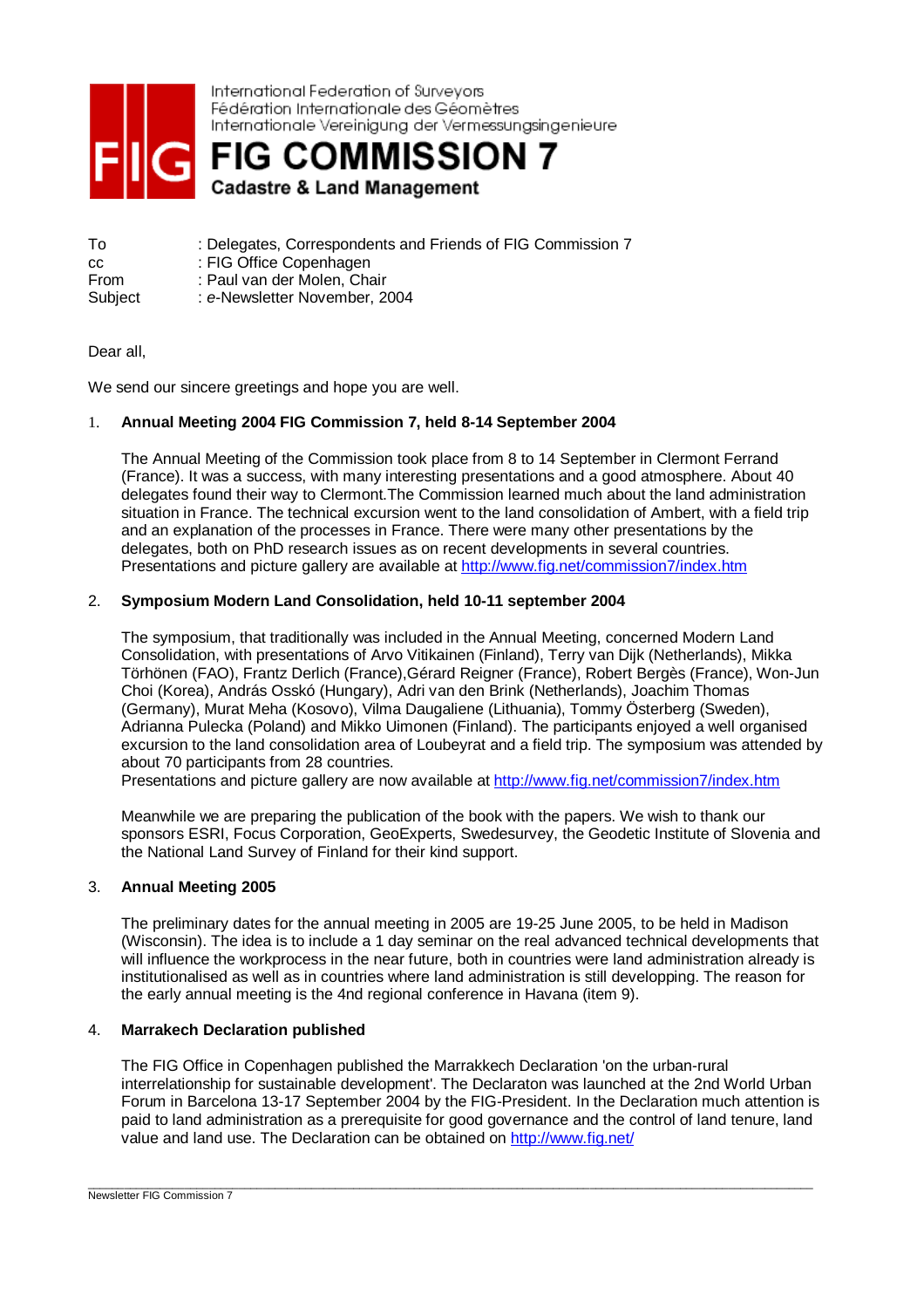# 5. **Jakarta FIG Regional Conference 3-7 October 2004**

The Commission had a good profile during the 3nd FIG Regional Conference in Jakarta. The Commission held sessions on land administration and housing issues in informal settlements (with Comm 8,10), e-land administration and e-government (with Comm 3), urban and rural land management (with Comm 8), marine cadastres and coastal zone management (with Comm 4), developing land administration sytems, land administration in post conflict areas, new developments of imagery (with Comm 3, 5), and a plenary sessions with the Worldbank. You will find the papers at the http://www.fig.net/pub/jakarta and http://www.oicrf.org/

## 6. **Expert Group Meeting on' secure land tenure: new legal frameworks and tools', held 11-12 November 2004**

This Expert Group Meeting has been held at the premises of the United Nations on 11-12 November 2004 in Nairobi. The meeting was organised by FIG Commission 7 in cooperation with UN/Habitat, the Institution of Surveyors of Kenya (ISK) and the Commonwealth Association of Surveying and Land Economy (CASLE). About 70 experts were asked to attend the meeting and to give their view on the subject. Presentations and picture gallery are available at http://www.fig.net/commission7/index.htm

# 7. **Commission 7 + COST workshop on standarisation in the cadastral domain, to be held 9-10 December 2004 in Bamberg, Germany**

The goals of this workshop on Standardisation of the Cadastral Domain are to bring together several disciplines: legal specialists, surveyors, knowledge engineers, ICT-specialists etc. from different organisations. This includes Geo-ICT industry and standardisation organisations, with interest in the cadastral domain and the work on standardisation in this domain. Commission 7 participates in the Organisation Committee (Christiaan Lemmen), and the Scientific Commitee (Paul van der Molen and Winfried Hawerk). Information at http://www.kinf.wiai.uni-bamberg.de/SICD/

# 8. **Second Announcement Working Week Cairo, Egypt, 16-21 April 2005**

You will find the information at http://www.fig.net/cairo/ We kindly invite you to join this event, which will be a combination of FIG and GSDI. The deadline for abstracts is extended to November 30.

# 9. **4th FIG Regional Conference**

This 4th regional conference will take place in Havana, Cuba, 26-29 September 2005. The FIG Council would like to welcome many Commission 7 delegates, as the local organisers have indicated to be very much interested in land administration for the Latin America and the Carribean.

# 10. **Cadastre 2014**

The booklet Cadastre 2014 (Jurg Kaufmann and Daniel Steudler) is translated into the 34th language, Albanian, thanks to the efforts of our Kosovar delegate prof. Murat Meha.

# 11. **Cadastral Template**

We keep promoting the Cadastral Template and believe this is the first successfull attempt to standardise and harmonise the description of cadastral systems all over the world. Again we strongly recommend your participation in this project, as more than **35** countries already joined. It saves much time, as you redirect all questionnaires you get in the future to the cadastral template website. Please look at http://www.cadastraltemplate.org/

# 12. **Proceedings Symposium on IT Renewal Strategies for Land Registry and Cadastre**

Proceedings of the Commission 7 Symposium on IT Renewal Strategies for Land Registry and Cadastre, held in Enschede, The Netherlands, 8-9 May 2003 are still available. Please contact Mrs Pauline van Elsland (pauline.vanelsland@kadaster.nl)

\_\_\_\_\_\_\_\_\_\_\_\_\_\_\_\_\_\_\_\_\_\_\_\_\_\_\_\_\_\_\_\_\_\_\_\_\_\_\_\_\_\_\_\_\_\_\_\_\_\_\_\_\_\_\_\_\_\_\_\_\_\_\_\_\_\_\_\_\_\_\_\_\_\_\_\_\_\_\_\_\_\_\_\_\_\_\_\_\_\_\_\_\_